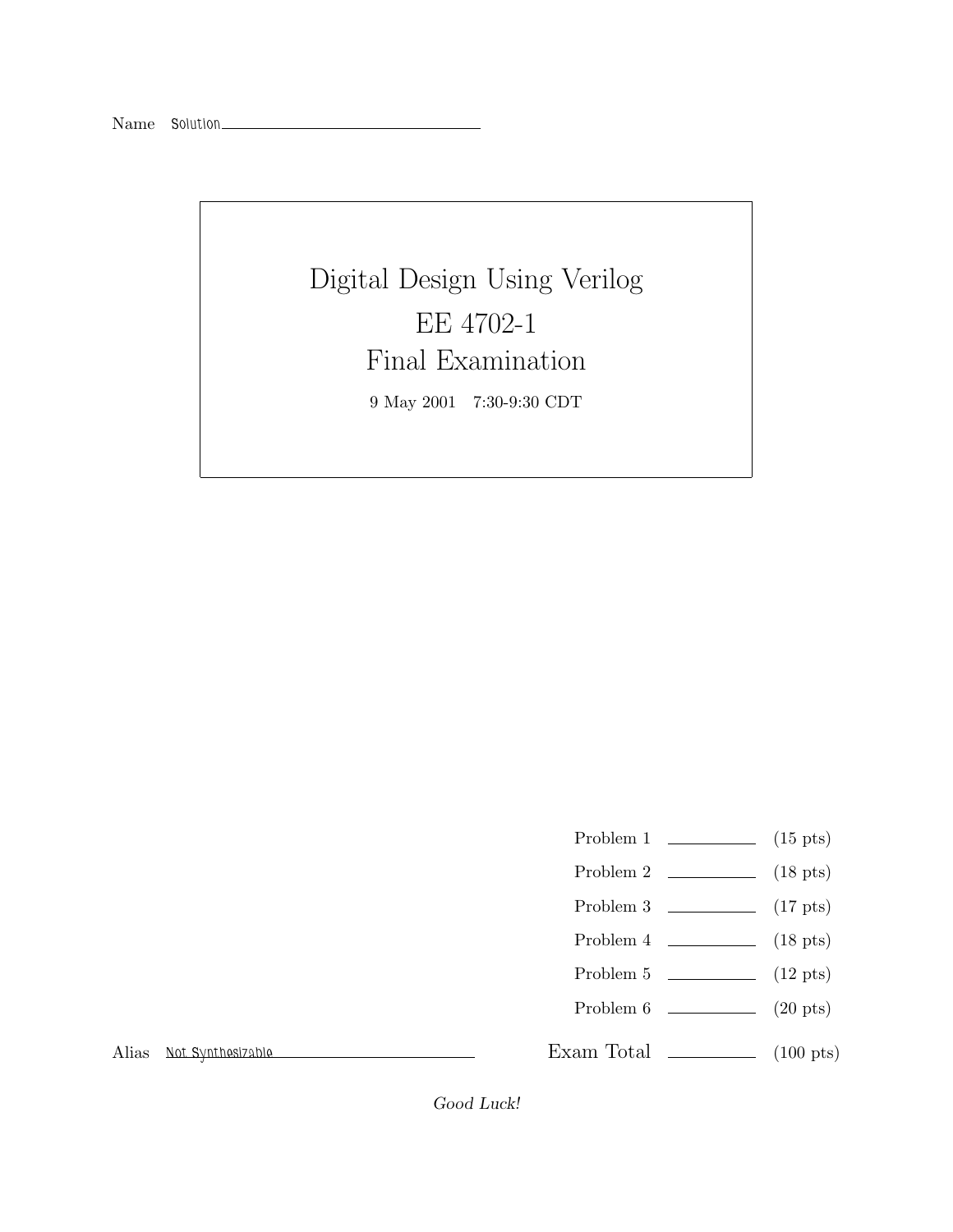Problem 1: The module below is in an explicit structural form.

(*a*) Re-write the module in behavioral form. The delays can be assumed to be pipeline delays. (10 pts)

(*b*) What is the difference between pipeline and inertial delays? Which kind of delay is used in your solution to the problem above? (5 pts)

*In a pipeline delay of duration* t *units each signal change will appear* t *units later, regardless of other changes that occur in the interim. The delays in nonblocking delayed assignments, such as* a <= #3 b;*, are pipeline delays. In an inertial delay of duration* t *units a signal change (from an old to a new value) only appears if the new value does not change for* t *units (until the change is visible). Delays on gates and wires, such as* and #3 a1(x,a,b);*, are inertial delays.*

```
module expl_str(x,y,a,b,c);
   input a, b, c;
   output x, y;
   wire a, b, c, x, y;
   wire na, nb, nc, t3, t5, t6;
   not n1(na,a);
   not n2(nb,b);
   not n3(nc,c);
   and #1 a1(t3,na,b,c);
   and a2(t5,a,nb,c);
   and a3(t6,a,b,nc);
   or o1(x,t3,t6);
   or #3 o2(y,a,t5);
endmodule
// Solution
module behav(x,y,a,b,c);
  input a, b, c;
  output x, y;
  wire a, b, c;
  reg x, y;
  reg t3;
  // The delays in expl_str are inertial delays, the delays here
  // are pipeline delays.
  // Note that t3 is delayed but t6 is not.
  always @( a or b or c ) t3 \leq #1 !a & b & c;
  always @( a or b or c or t3 )x = t3 a & b & !c;
  // Code below can be simplified to y <= #3 a;
  always @( a or b or c ) y \leq #3 a a & !b & c;
```
endmodule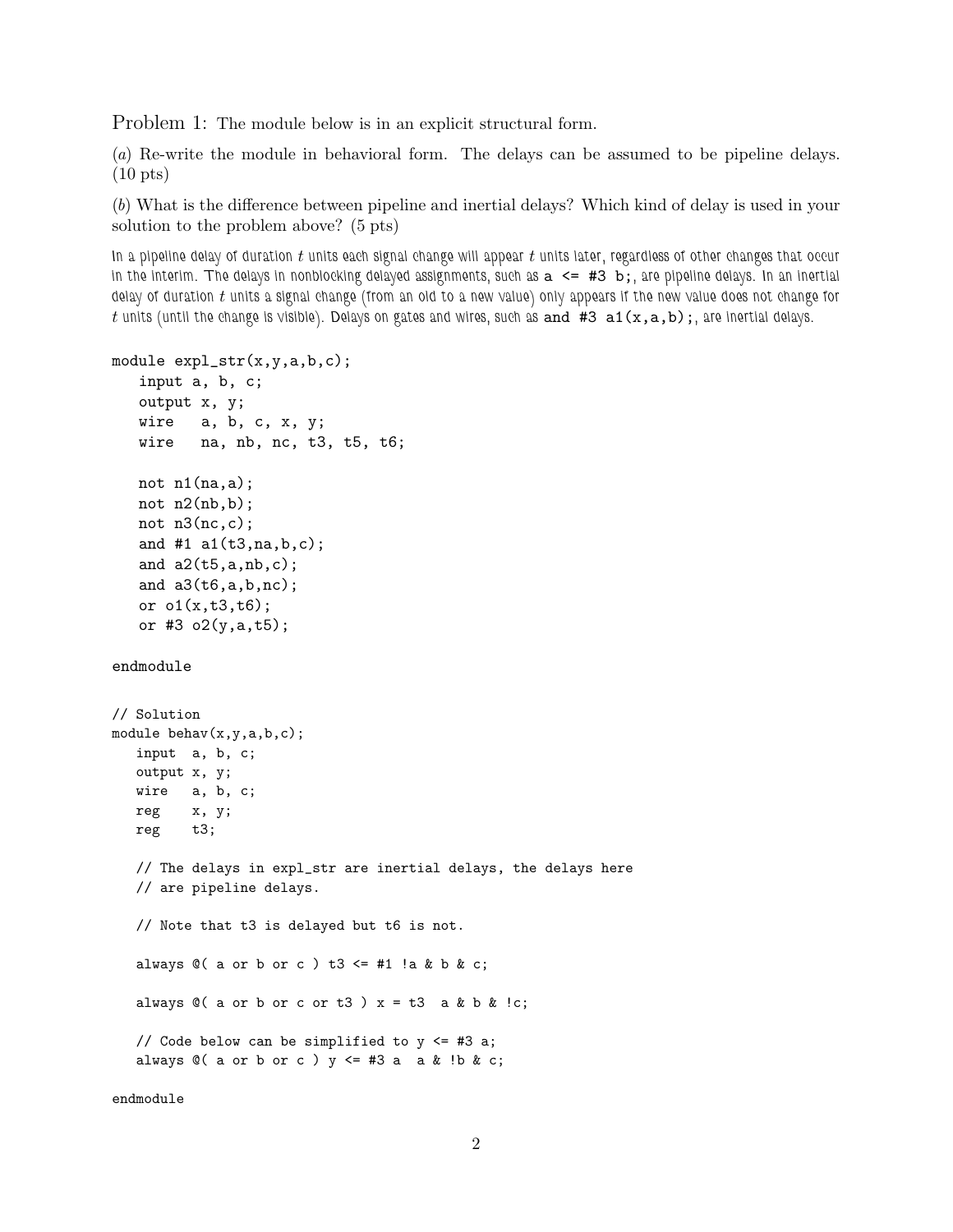Problem 2: The module below sets output rot to the number of times that input a must be rotated (end-around shifted) to obtain the value on input b, or to 32 if a is not a rotated version of b.

(*a*) Write a testbench module that tests rots with input pairs  $a=0,b=0$ ;  $a=0,b=1$ ;  $a=0,b=2$ ; and  $a=0, b=3$ . (The rot output should be zero for the first pair and 32 for the others.) The testbench should include an integer err and set it to the number of incorrect outputs.

It is important that the testbench makes correct use of ready and start. (Part of the problem is determining just what is "correct use.") The testbench should use ready rather than assumed timing. Also, test only a single instance of rots and don't forget the clock. (18 pts)

```
module rots(ready, rot, start, a, b, clk);
  input a, b, start, clk; output ready, rot;
  reg ready; wire [31:0] a, b;
  reg [5:0] rot; wire start, clk;
  reg [31:0] acpy;
  initial rot = 0;
  always @( posedge clk ) begin
     ready = 1; while ( !start ) \mathbb{O}( posedge clk );
     ready = 0; while ( start ) \mathcal{O}( posedge clk );
     rot = 0; acy = a;
     while ( acy != b && rot < 32 ) @( posedge clk ) begin
        acpy = {acpy[30:0], acpy[31] };
        if ( acy == a ) rot = 32; else rot = rot + 1;
     end
  end
endmodule
module testrot();
  reg [31:0] b; wire rdy;
  reg start, clk; wire [5:0] r;
  integer i, err;
  rots myrots(rdy, r, start, 32d'0, b, clk);
  always #1 clk = !clk;
  initial begin
     err = 0; start = 0; clk = 0;
     wait(rdy);
     for (i=0; i<4; i=i+1) begin
       b = i;start = 1; wait(!rdy);
       start = 0; wait( rdy);
        if ( \frac{1}{b} && r ) err = err + 1;
        if ( b && r != 32 ) err = err + 1;
     end
     $display("Error count: %d",err); $stop;
  end
endmodule
```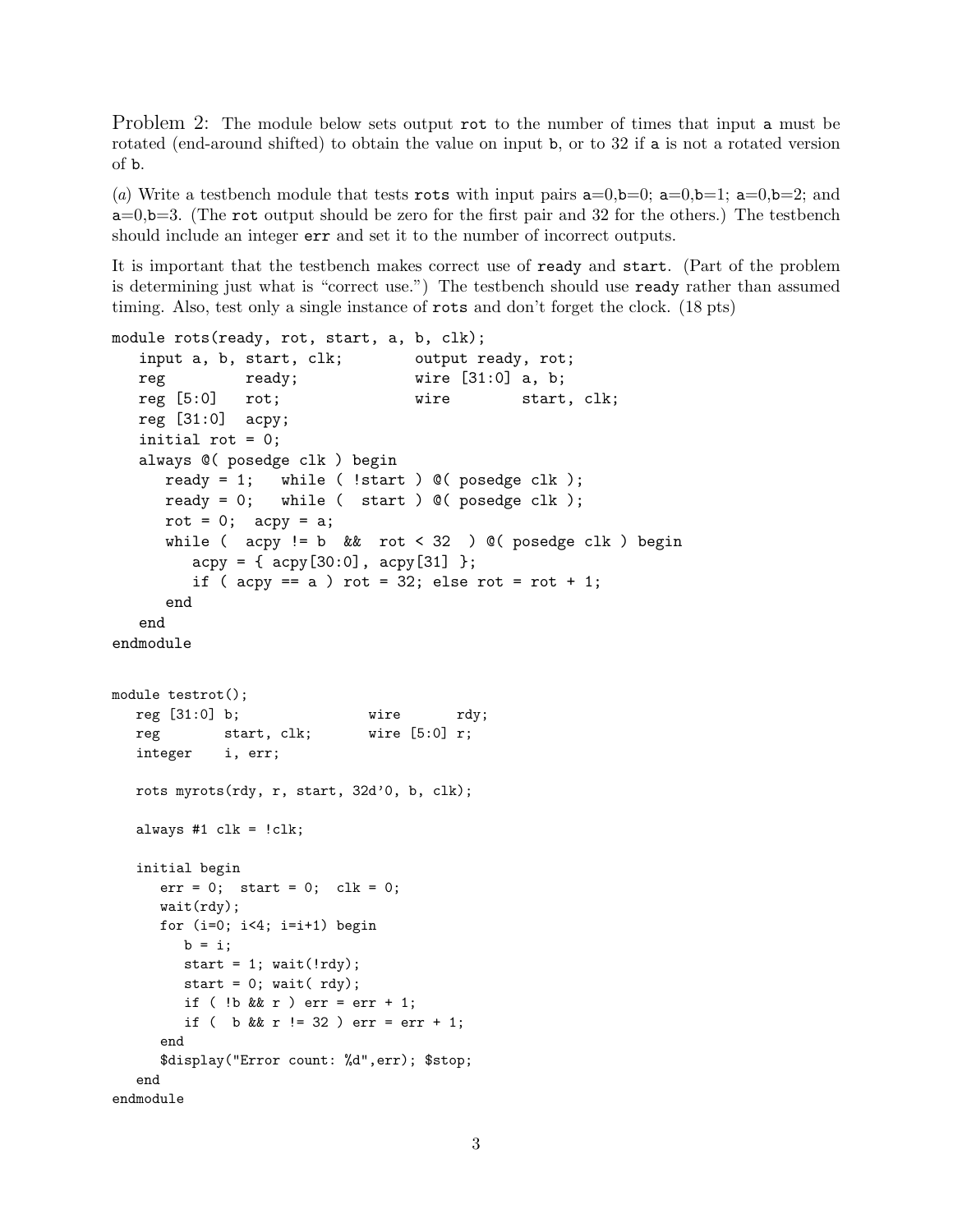Problem 3: Convert the rots module (repeated below) to synthesizable Form 2 (edge-triggered flip-flops). Do not change the ports or what it does. In particular, ready and start must be used the same way. Ignore reset. (17 pts)

```
module rots(ready, rot, start, a, b, clk);
  input a, b, start, clk; output ready, rot;
  reg ready; wire [31:0] a, b;
  reg [5:0] rot; wire start, clk;
  reg [31:0] acpy;
  initial rot = 0;
  always @( posedge clk ) begin
     ready = 1; while ( !start ) @( posedge clk );
     ready = 0; while ( start ) @ ( posedge clk );
     rot = 0; acy = a;
     while ( acpy != b && rot < 32 ) @( posedge clk ) begin
        acpy = { \alpha cpy[30:0], acpy[31] };if ( acpy == a ) rot = 32; else rot = rot + 1;
     end
  end
endmodule
Solution on next page.
module rots(ready, rot, start, a, b, clk);
  input a, b, start, clk;
  output ready, rot; // Don't forget port types and other declarations.
```
 $acpy = { \alpha cpy[30:0], acpy[31] };$ if (  $acpy == a$  ) rot = 32; else rot = rot + 1;

endmodule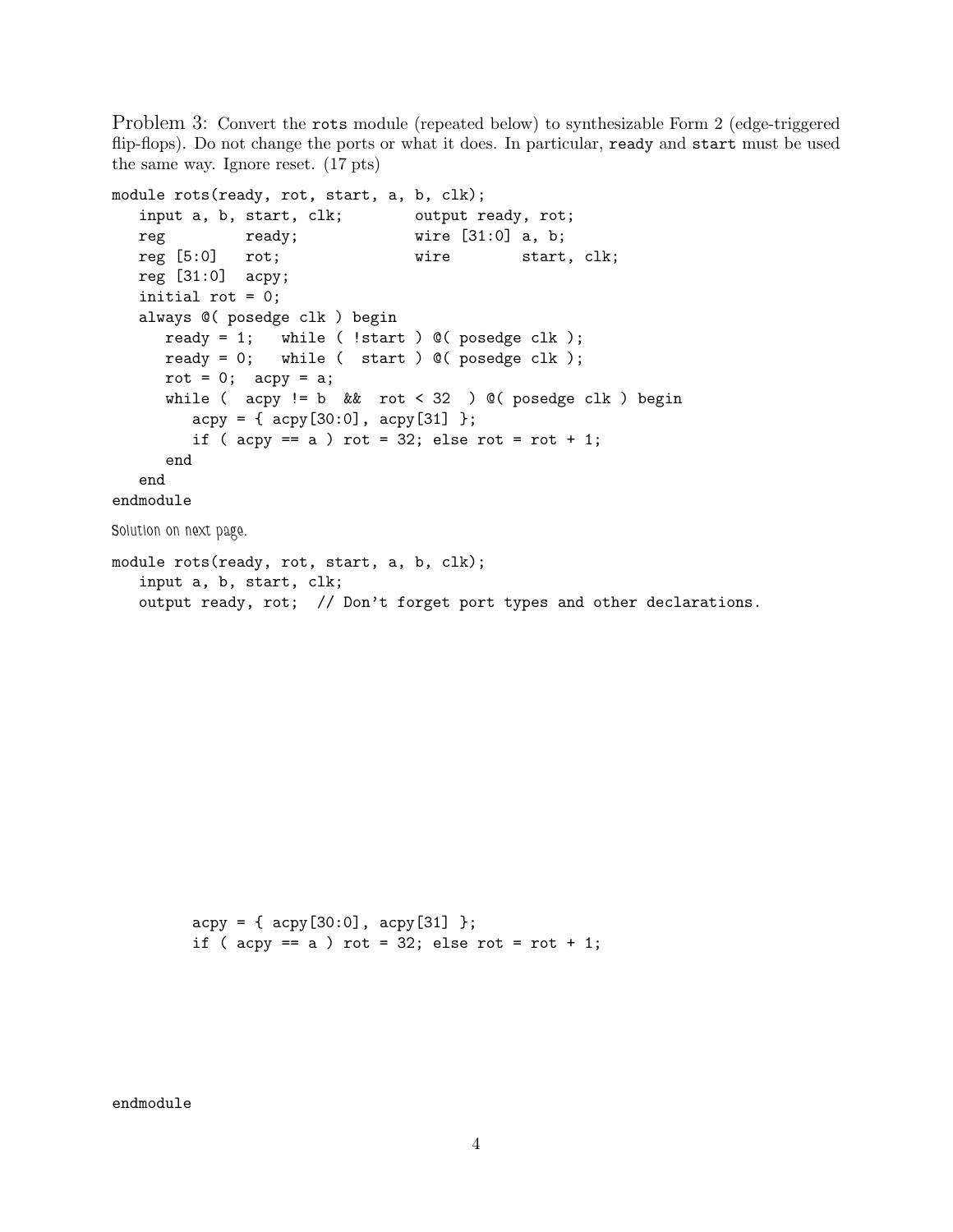```
/// Solution 1, using named states and assuming little about start.
module rots(ready, rot, start, a, b, clk);
  input a, b, start, clk;
  output ready, rot;
  wire [31:0] a, b;
  reg [5:0] rot;
  wire start, clk;
  reg [31:0] acpy;
  reg [1:0] state;
  parameter st_ready = 2'b01;
  parameter st_wait = 2'b00;
  parameter st_go = 2'b10;
  wire ready = state[0];initial begin rot = 0; state = st_ready; end
  always @( posedge clk )
    case ( state )
      st_ready:
        if ( start ) state = st_wait;
      st_wait:
        if ( !start ) begin rot = 0; acpy = a; state = st_go; end
      st_go:
        if ( acy != b & x rot < 32 ) begin
           acpy = { \alpha cpy[30:0], acpy[31] };if ( acpy == a ) begin rot = 32; state = st_ready; end
           else rot = rot + 1;
        end else begin
           state = st_ready;
        end
     endcase
endmodule
```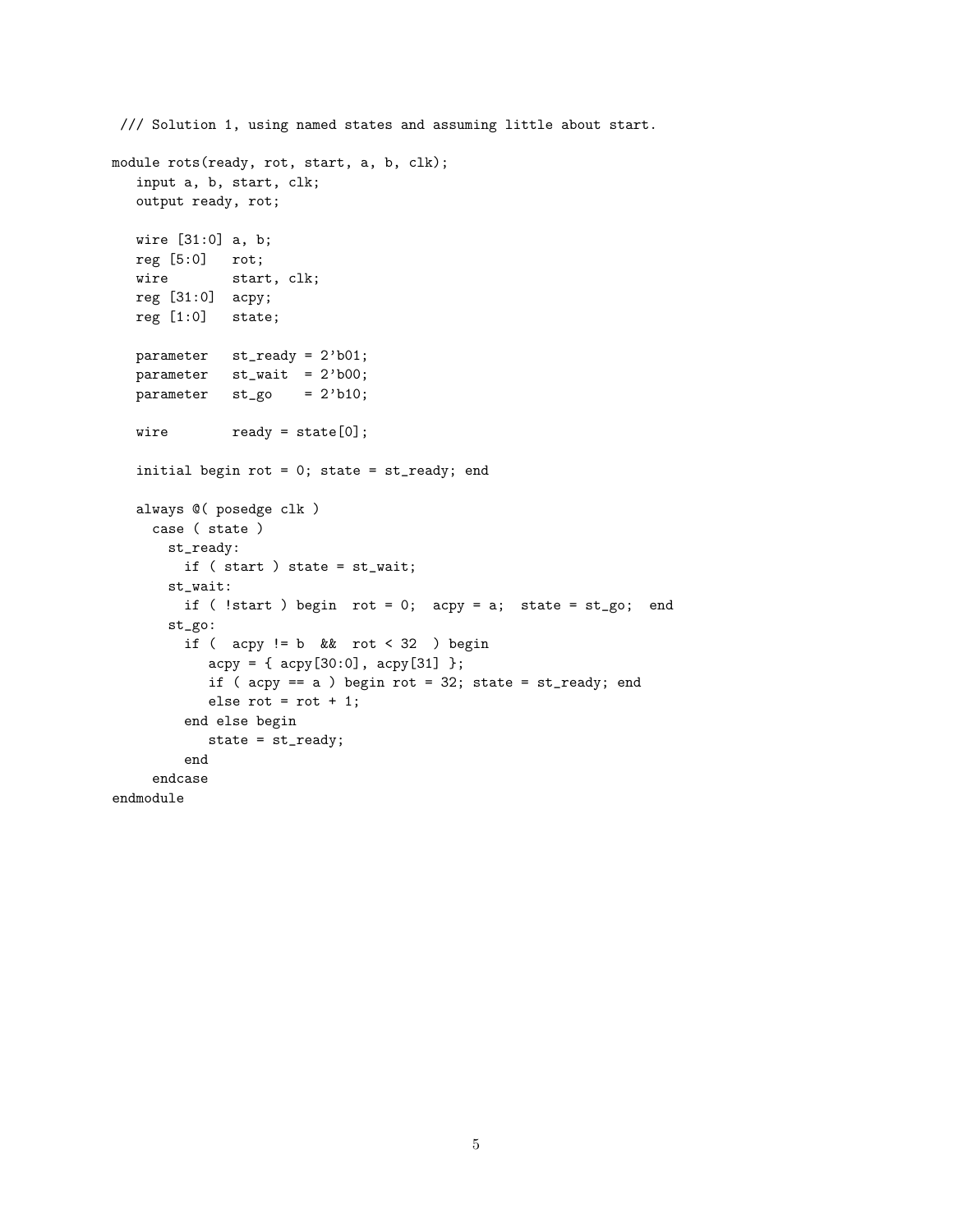```
/// Solution 2, basing state on ready and assumed behavior of start.
module rots(ready, rot, start, a, b, clk);
   input a, b, start, clk;
   output ready, rot;
  reg ready;
  wire [31:0] a, b;
  reg [5:0] rot;
  wire start, clk;
  reg [31:0] acpy;
   initial begin rot = 0; ready = 1; end
   always @( posedge clk )
    case ( {ready,start} )
       {2'b10}:; // Wait for start to go to one.
      // Unlike original module, gets value of "a" when start goes
      // to 1, not when start goes to zero. (This is where behavior assumed.)
       {2'bl1}: begin ready = 0; acpy = a; rot = 0; end
       {2'b01}:; // Wait for start to go to zero.
       {2'b00}:
        if ( acy != b & x rot < 32 ) begin
           acpy = { acpy[30:0], acpy[31] };
           if (acpy == a) begin rot = 32; ready = 1; end
           else rot = rot + 1;
        end else begin
           ready = 1;
         end
     endcase
endmodule
```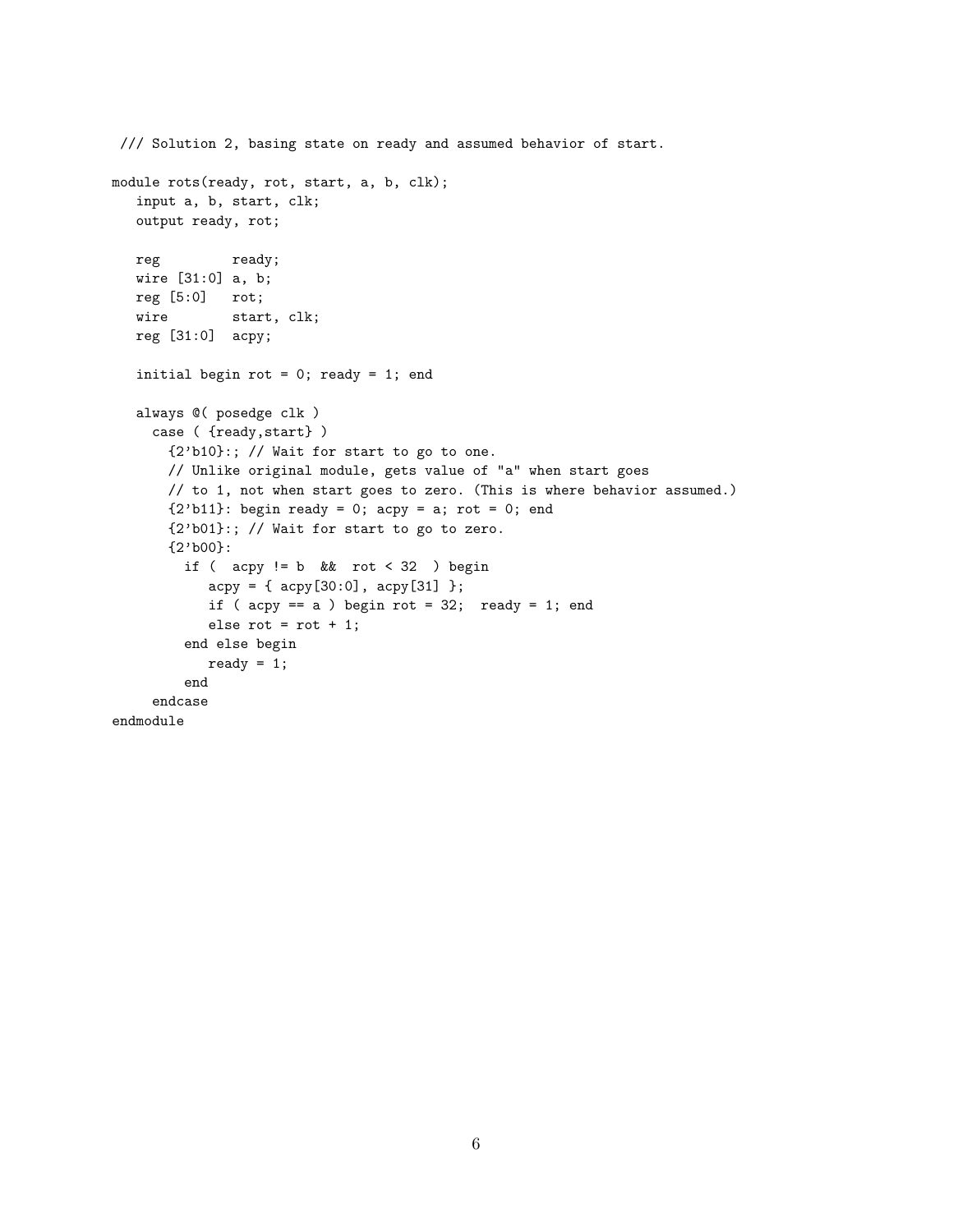Problem 4: Two synthesizable descriptions appear below.

(*a*) In what synthesizable form is the Verilog description below? (2 pts)

*Form 1: combinational logic, level triggered.*

(*b*) Draw a schematic showing the approximate RTL-level description generated by a synthesis program like Leonardo. (7 pts)

```
module whatsyna(x, y, z, a, b, op);
  input a, b, op;
  output x, y, z;
  wire [7:0] a, b;
  wire [1:0] op;
  reg [7:0] x, y, z;
  always @( op or a or b ) begin
      if ( a == 0 ) y = b;
      if (a < b) z = a; else z = b;
     case ( op )
       0: x = a + b;
       1: x = a;2: x = b;endcase
```
## end

## endmodule

*If you're an LSU ECE student in a Verilog-related course ask for a complete solution. For now: Output* y *is connected to a level-triggered flip-flop with enable input* a==0 *and data input* b*.*

*Output* z *is connected to a two-input mux, controlled by* a < b*.*

*Output* x *is connected to a level triggered flip-flop enabled by* op != 3 *. The data input is a mux controlled by* op*.*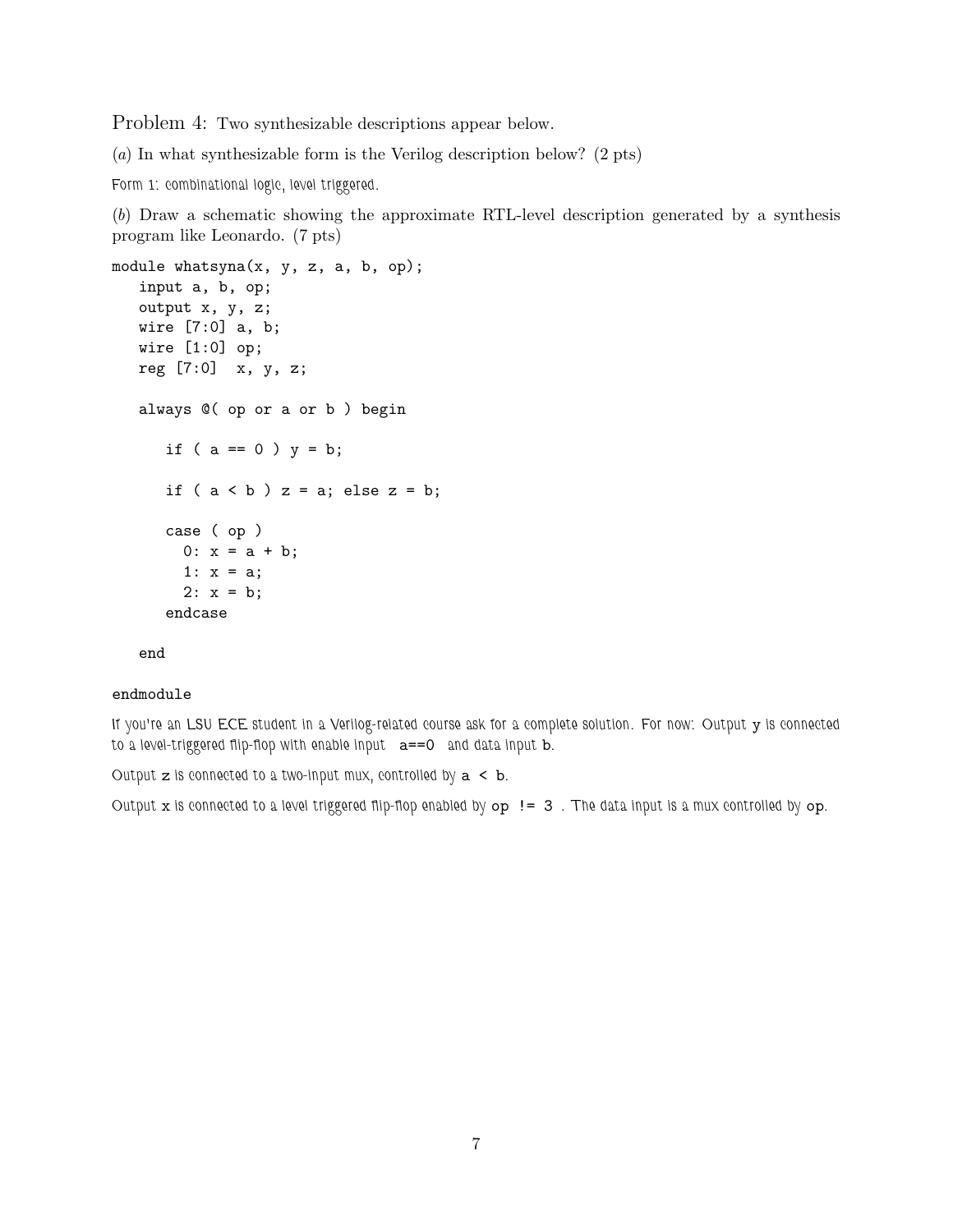Problem 4, continued:

(*c*) (2 pts) In what synthesizable form is the Verilog description below? *Form 2: Edge triggered logic.*

(*d*) (7 pts) Draw a schematic showing the approximate RTL-level description generated by a synthesis program like Leonardo. *Grading Note: In the 2001 version the event control was* posedge a or negedge b*.*

```
module whatsyn2(output [6:0] sum, input [15:0] nibbles, a, b, c);
  logic [15:0] n2;
  logic last_c;
  always @( posedge a )
    if ( !b ) begin
        sum = 0;
    end else begin
        if ( c != last_c ) begin
           n2 = nibbles;
           for ( int i=0; i < 4; i++ ) begin
             sum = sum + n2[3:0];n2 = n2 \gg 4;end
        end
        last_c = c;end
```
## endmodule

*Solution appears below. Output* sum *is driven by an edge-triggered register clocked by* a*. The nibbles input is connected to a cascade of four adders, the first adder connected to* sum*, the others each connected to a different four bits of* nibbles*. Note that no logic is synthesized for the shift operator, that only determines bit numbers for the adder inputs. The* sum *register is reset by* !b *and enabled by* b *and* c ⊕ last c*.*

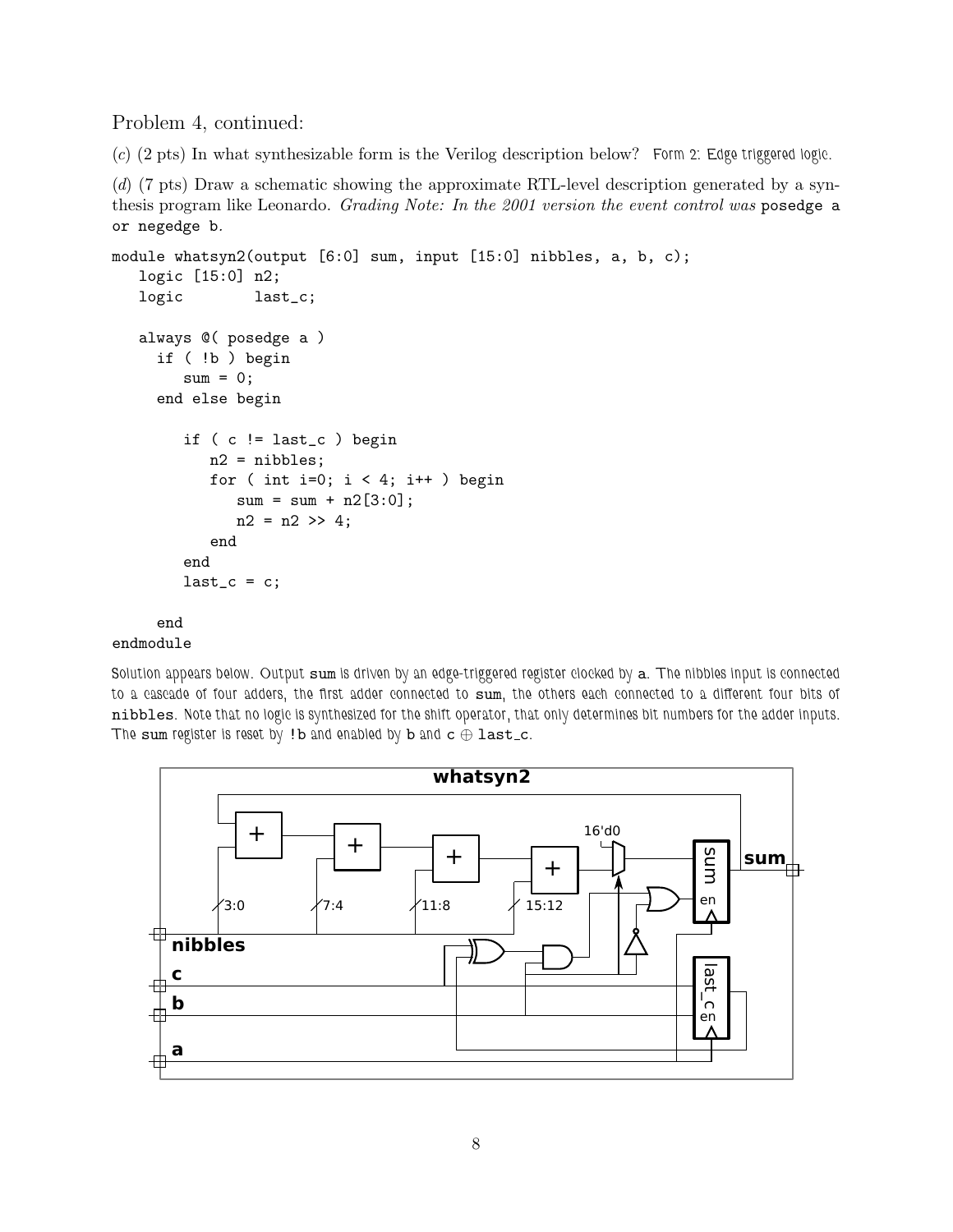Problem 5: In the diagram below  $c$ ,  $d$ , and identifiers starting with  $c$ lk are all initialized to zero. Complete the timing diagram. (12 pts)

| Time        | $\boldsymbol{0}$                   | $5\degree$                                                                                      | 10 | 15 | 20 | 25 | 30 | 35 | 40 | 50<br>45 |
|-------------|------------------------------------|-------------------------------------------------------------------------------------------------|----|----|----|----|----|----|----|----------|
| $\mathsf a$ |                                    |                                                                                                 |    |    |    |    |    |    |    |          |
| b           |                                    |                                                                                                 |    |    |    |    |    |    |    |          |
|             |                                    | always $\mathbb{C}(\text{pos} \text{edge a}) \text{ c}lk1 = l c lk1$                            |    |    |    |    |    |    |    |          |
|             |                                    | always $\mathbb{O}(\alpha) \cap \mathbb{O}(\alpha)$ clk2 = !clk2                                |    |    |    |    |    |    |    |          |
|             |                                    | always $\mathbb{O}(\begin{array}{c} \text{a or b} \end{array})$ $\frac{1}{2}k3 =  \text{clk3} $ |    |    |    |    |    |    |    |          |
|             |                                    | always $\mathbb{C}(\begin{array}{c c} a & b \end{array})$ clk4 = $\frac{1}{2}k4$                |    |    |    |    |    |    |    |          |
|             |                                    | always $\mathbb{O}(\text{posedge}(\text{a} \mid \text{b}))$ clk $\mathbb{5} = \text{lclk5}$     |    |    |    |    |    |    |    |          |
|             | always $\mathbb{O}(\alpha)$ c <= a |                                                                                                 |    |    |    |    |    |    |    |          |
|             | always $@( a ) d \leq #1 c$        |                                                                                                 |    |    |    |    |    |    |    |          |
|             |                                    | always $@( a of c ) dlk6 =   c lk6$                                                             |    |    |    |    |    |    |    |          |
|             |                                    | always $\mathbb{C}$ ( a or c ) #0 clk7 = !clk7                                                  |    |    |    |    |    |    |    |          |
|             |                                    | always $\mathbb{Q}$ ( a or c ) #2 clk8 = !clk8                                                  |    |    |    |    |    |    |    |          |

*Solution on next page.*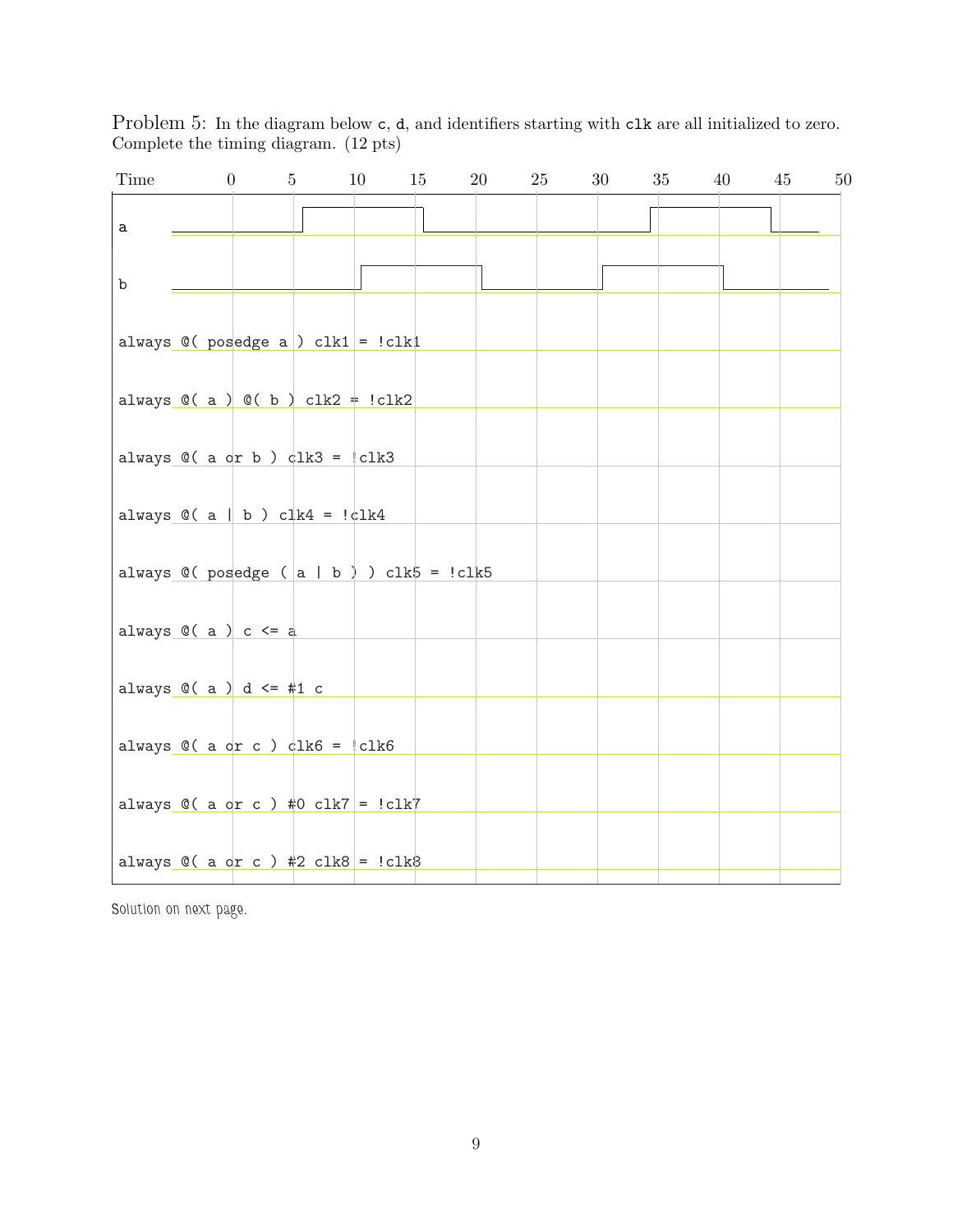Solution to Problem 5:

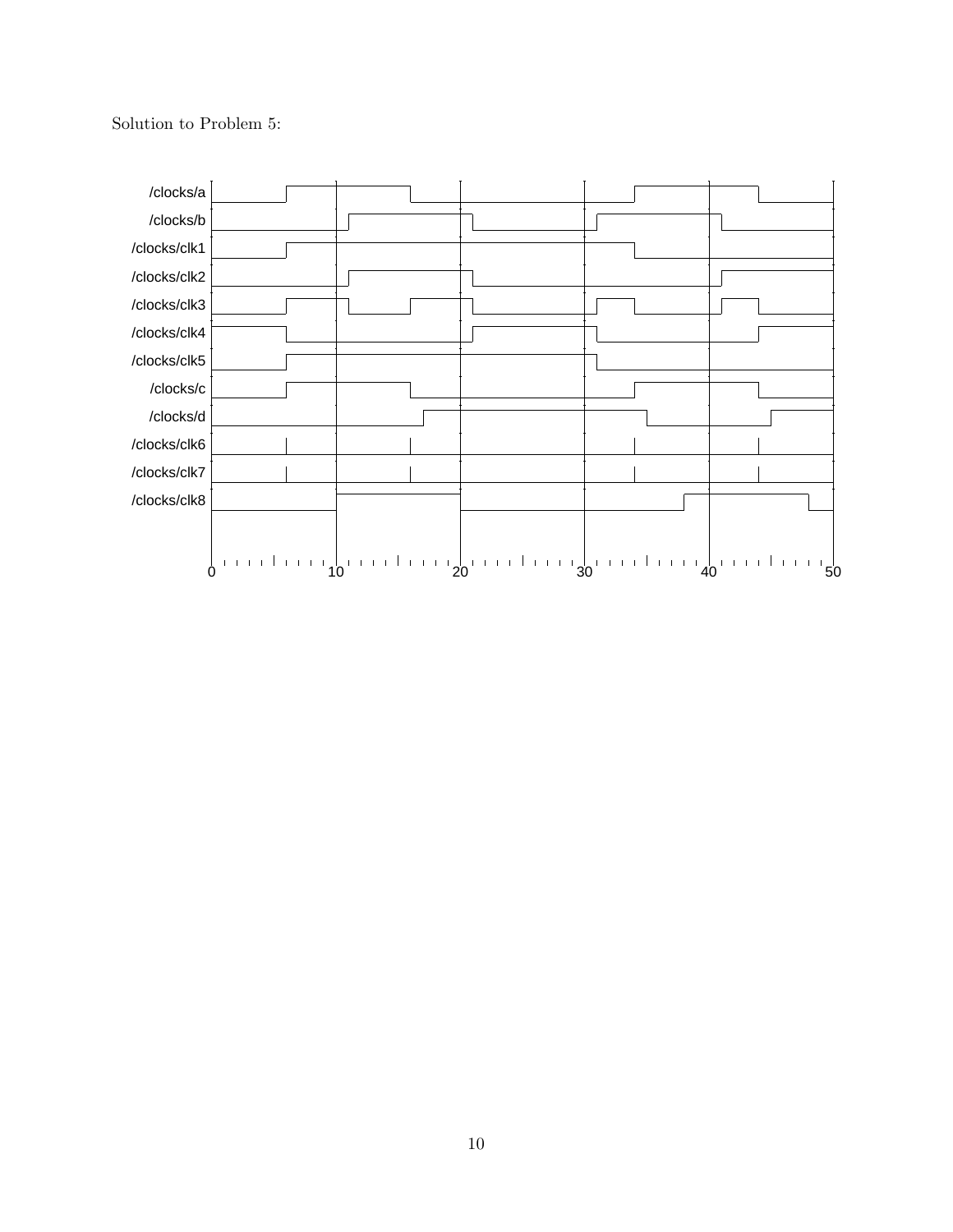Problem 6: Answer each question below.

(*a*) The code below, based on the Homework 3 solution, simulates properly before synthesis but in the post-synthesis simulation the testbench reports an incorrect beep time.

What goes wrong? Fix the problem without modifying the code below the indicated line. *Hint: The beep can start (and stop) at a slightly different time than the code below.* (5 pts)

```
module beepprob(beep, clk);
   input clk;
   output beep;
  // Code from exam: assign beep = | beep_timer;
  // Solution: Set beep on negative edge, after beep_timer computed.
  reg beep;
  always @( negedge clk ) beep = beep_timer;
   // DO NOT MODIFY CODE BELOW THIS LINE.
   always @( posedge clk ) begin
      // Lots of stuff;
      if ( beep_timer ) beep_timer = beep_timer - 1;
   end
endmodule
```
(*b*) Describe something that a parameter can be used for that an ordinary input port cannot and something that an input port can be used for that a parameter cannot. (5 pts)

*Of course, the two are completely different things. Parameters can be used to set the size of vectors, an input value could not do that. An input can change, parameters are constant.*